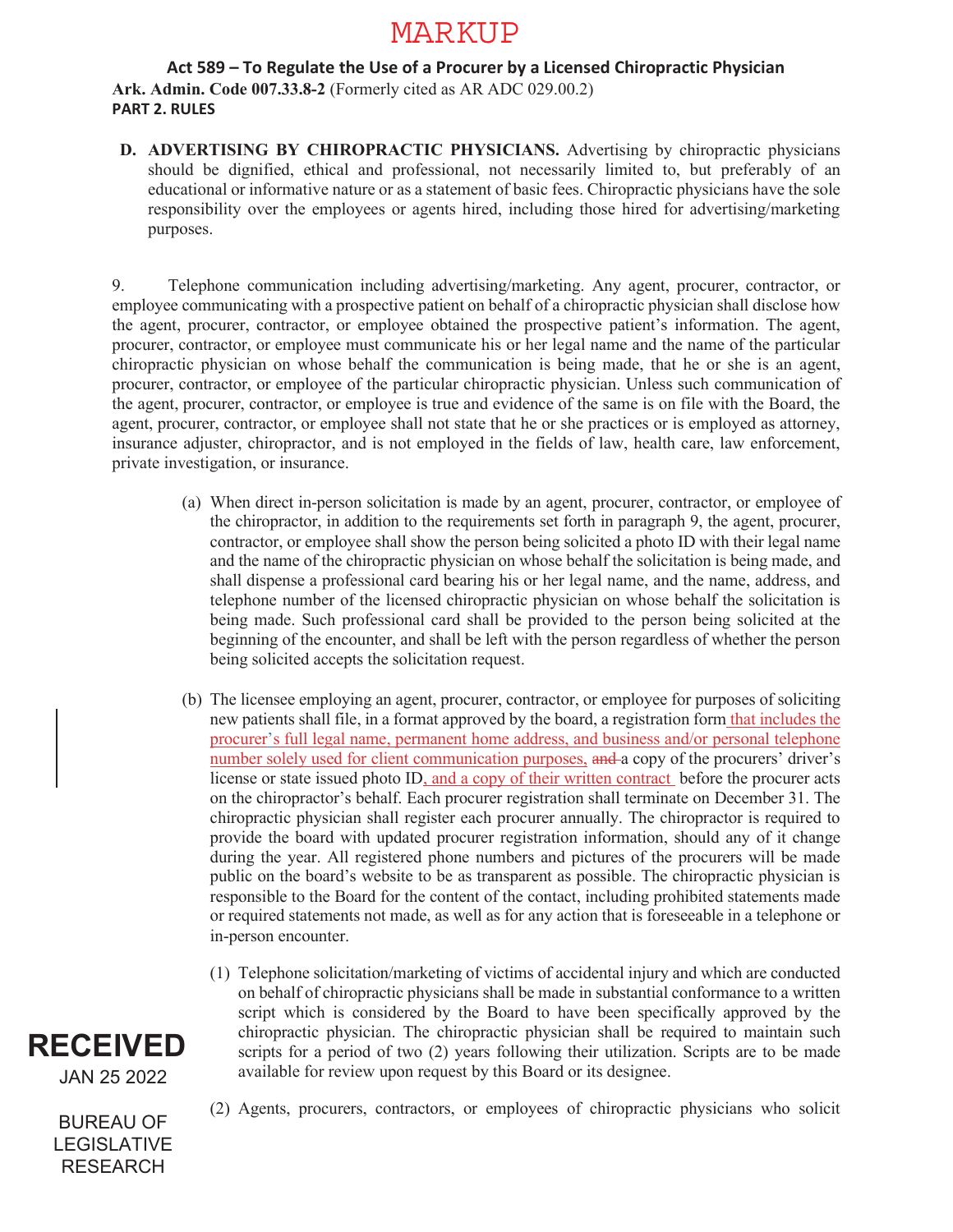## **Act 589 – To Regulate the Use of a Procurer by a Licensed Chiropractic Physician**

**Ark. Admin. Code 007.33.8-2** (Formerly cited as AR ADC 029.00.2) **PART 2. RULES** 

 $\begin{array}{c} \hline \end{array}$ 

victims of accidental injury shall keep a log of all solicitation calls made, including at minimum the name and phone number of the person being solicited, the date and time of the phone call. These logs shall be kept for a period of  $\frac{1}{2}$  years.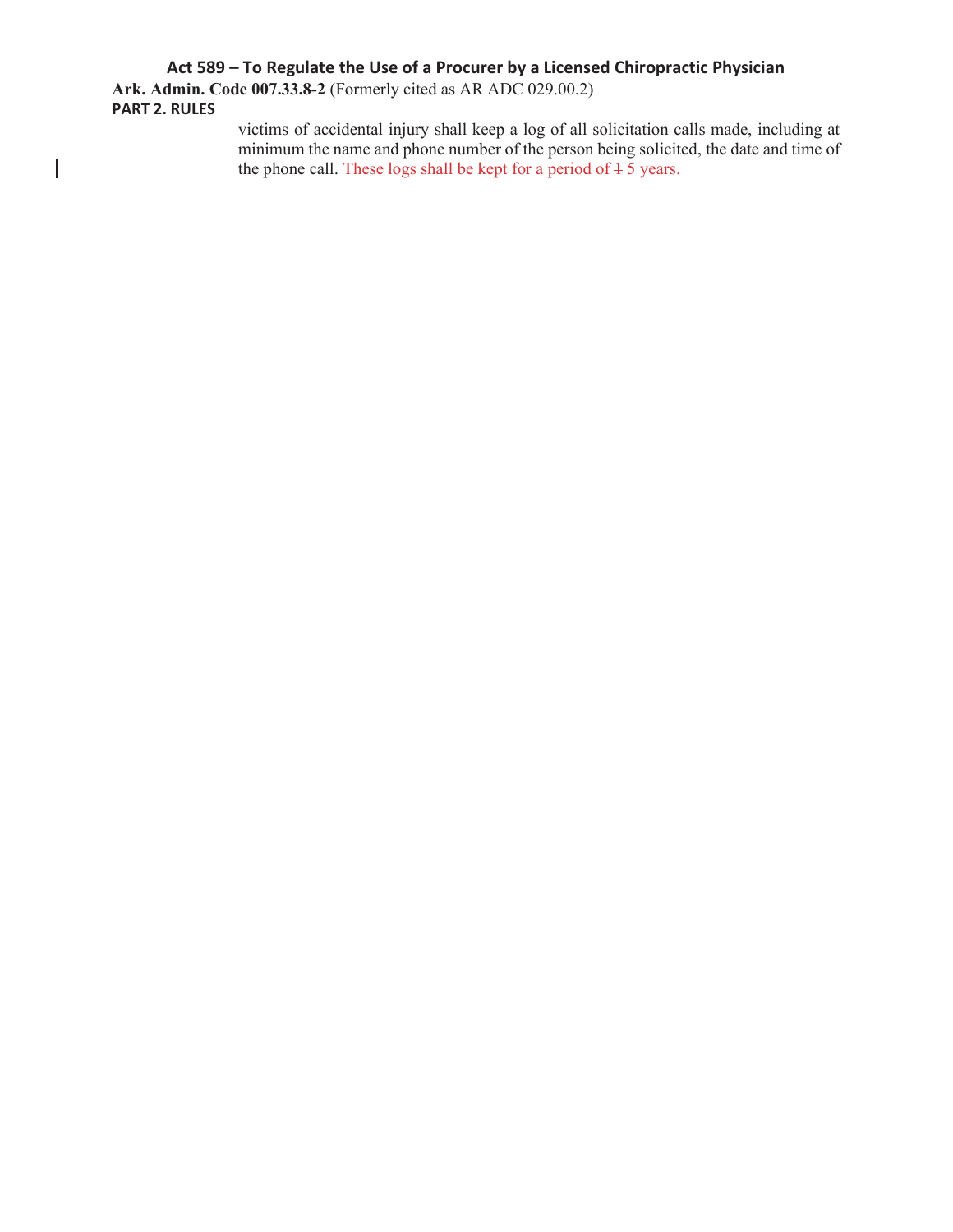**Stricken language would be deleted from and underlined language would be added to present law. Act 589 of the Regular Session**

| $\mathbf{1}$<br>2 | <b>State of Arkansas</b>           | A Bill                                                                        |                 |
|-------------------|------------------------------------|-------------------------------------------------------------------------------|-----------------|
|                   | 93rd General Assembly              |                                                                               | HOUSE BILL 1573 |
| 3                 | Regular Session, 2021              |                                                                               |                 |
| 4<br>5            | By: Representatives M. Gray, Perry |                                                                               |                 |
| 6                 | By: Senator D. Wallace             |                                                                               |                 |
| 7                 |                                    |                                                                               |                 |
| 8                 |                                    | For An Act To Be Entitled                                                     |                 |
| 9                 |                                    | AN ACT TO AMEND THE STATUTES CONCERNING PROCURERS; TO                         |                 |
| 10                |                                    | REGULATE THE USE OF A PROCURER BY A LICENSED                                  |                 |
| 11                |                                    | CHIROPRACTIC PHYSICIAN; AND FOR OTHER PURPOSES.                               |                 |
| 12                |                                    |                                                                               |                 |
| 13                |                                    |                                                                               |                 |
| 14                |                                    | <b>Subtitle</b>                                                               |                 |
| 15                |                                    | TO AMEND THE STATUTES CONCERNING                                              |                 |
| 16                |                                    | PROCURERS; AND TO REGULATE THE USE OF A                                       |                 |
| 17                |                                    | PROCURER BY A LICENSED CHIROPRACTIC                                           |                 |
| 18                |                                    | PHYSICIAN.                                                                    |                 |
| 19                |                                    |                                                                               |                 |
| 20                |                                    |                                                                               |                 |
| 21                |                                    | BE IT ENACTED BY THE GENERAL ASSEMBLY OF THE STATE OF ARKANSAS:               |                 |
| 22                |                                    |                                                                               |                 |
| 23                |                                    | SECTION 1. Arkansas Code § 5-37-506(a)(1), concerning prohibited              |                 |
| 24                |                                    | activities by a procurer or provider, is amended to add additional            |                 |
| 25                | subdivisions to read as follows:   |                                                                               |                 |
| 26                | (C)                                | States, implies, or otherwise communicates to another                         |                 |
| 27                | person that:                       |                                                                               |                 |
| 28                |                                    | The person has an affiliation with an insurance<br>(i)                        |                 |
| 29                | company;                           |                                                                               |                 |
| 30                |                                    | (ii) Payment of an insurance claim or insurance                               |                 |
| 31                |                                    | coverage is available or otherwise affected by the other person's willingness |                 |
| 32                | to see a specific provider;        |                                                                               |                 |
| 33                |                                    | The Attorney General's office, the Arkansas<br>(iii)                          |                 |
| 34                |                                    | State Board of Chiropractic Examiners, or any other regulatory or             |                 |
| 35                |                                    | governmental agency has approved or is otherwise affiliated with the          |                 |
| 36                | procurer; or                       |                                                                               |                 |

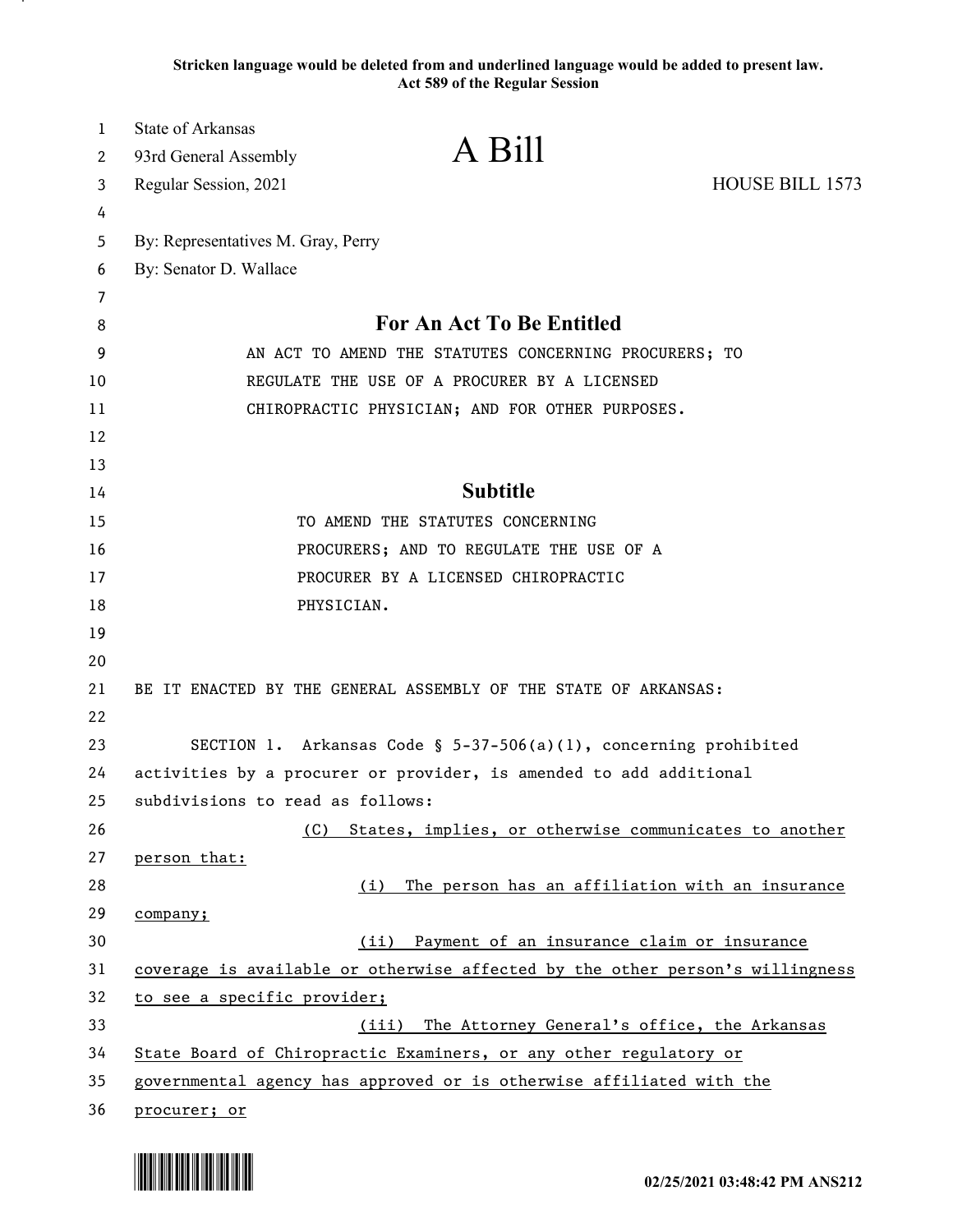| 1  | A specific medical facility is a preferred<br>(iv)                            |
|----|-------------------------------------------------------------------------------|
| 2  | medical clinic or in-network provider for any purpose;                        |
| 3  | (D) Offers or gives anything of value or promises payment                     |
| 4  | or a gift of any kind in connection with a solicitation contact with another  |
| 5  | person;                                                                       |
| 6  | Uses a false name or identity during a solicitation of<br>(E)                 |
| 7  | another person;                                                               |
| 8  | (F)<br>Provides or promises to provide to another person a                    |
| 9  | prescription or nonprescription medication or medical supplies, unless the    |
| 10 | person is authorized to prescribe and treat as a licensed healthcare provider |
| 11 | under state law;                                                              |
| 12 | Attempts to solicit another person using a telephone<br>(G)                   |
| 13 | number that is not registered with the board; or                              |
| 14 | Makes any other statement to another person that is<br>(H)                    |
| 15 | deceptive or misleading within the context of a solicitation.                 |
| 16 |                                                                               |
| 17 | SECTION 2. Arkansas Code § 17-81-106 is amended to read as follows:           |
| 18 | 17-81-106. Health and police rules applicable.                                |
| 19 | Chiropractic practitioners physicians licensed under this chapter shall       |
| 20 | be:                                                                           |
| 21 | (1) bound Bound by all applicable health and police rules of the              |
| 22 | state <sub><math>\cdot</math></sub> ; and                                     |
| 23 | They shall be qualified Qualified to sign death<br>(2)                        |
| 24 | certificates, insurance certificates, and all other certificates pertaining   |
| 25 | to public health with like effect as other licensed physicians.               |
| 26 |                                                                               |
| 27 | SECTION 3. Arkansas Code § 17-81-107(b), concerning the use of a              |
| 28 | procurer by a physician, is amended to read as follows:                       |
| 29 | (b) $(1)$ A chiropractic physician who uses a procurer is required to:        |
| 30 | $\frac{(1)(A)}{(A)}$ Have a written contract with the procurer or             |
| 31 | procurement company with whom the chiropractic physician engages; and         |
| 32 | $(2)(B)$ Register the name of any procurer with whom the                      |
| 33 | chiropractic physician contracts with the Arkansas State Board of             |
| 34 | Chiropractic Examiners.                                                       |
| 35 | A chiropractic physician shall register a procurer with the<br>(2)            |
| 36 | board by filing the following information with the board on a form approved   |

02/25/2021 03:48:42 PM ANS212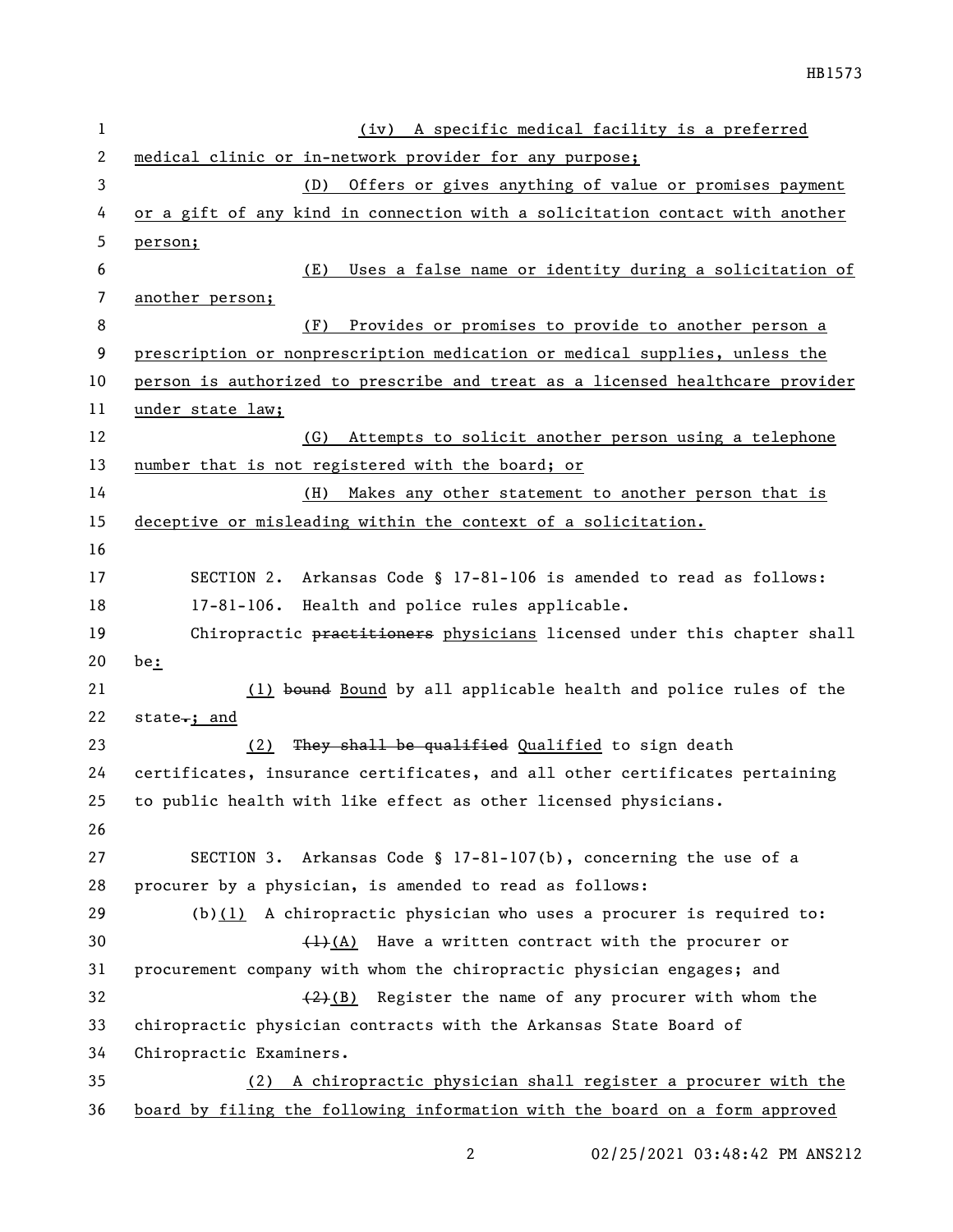| $\mathbf 1$    | by the board:                                                                 |  |
|----------------|-------------------------------------------------------------------------------|--|
| 2              | The full legal name of the procurer with whom the<br>(A)                      |  |
| 3              | chiropractic physician has a current contract and engages;                    |  |
| 4              | A valid state-issued photo identification or driver's<br>(B)                  |  |
| 5              | license, or both;                                                             |  |
| 6              | The procurer's permanent home address;<br>(C)                                 |  |
| $\overline{7}$ | The procurer's business telephone number solely used<br>(D)                   |  |
| 8              | for client communication purposes; and                                        |  |
| 9              | The name, telephone number, and address of the<br>(E)                         |  |
| 10             | chiropractic physician engaging the procurer.                                 |  |
| 11             | (3) The chiropractic physician shall provide the board with                   |  |
| 12             | updated procurer registration information, should any of the information      |  |
| 13             | required under subdivision $(b)(2)$ of this section change during the year.   |  |
| 14             | $(4)$ (A) The procurer registration expires on December 31 of each            |  |
| 15             | year.                                                                         |  |
| 16             | (B) If a chiropractic physician engages a procurer, the                       |  |
| 17             | chiropractic physician shall register the procurer annually.                  |  |
| 18             |                                                                               |  |
| 19             | SECTION 4. Arkansas Code § 17-81-107, concerning the use of a procurer        |  |
| 20             | by a chiropractic physician, is amended to add additional subsections to read |  |
| 21             | as follows:                                                                   |  |
| 22             | (c) A violation of this section shall result in the following:                |  |
| 23             | (1) Any payments paid by, or on behalf of, an individual named                |  |
| 24             | in a motor vehicle accident report for medical services provided by the       |  |
| 25             | chiropractic physician to the individual named in a motor vehicle accident    |  |
| 26             | report shall be returned to the individual, insurance company, or other       |  |
| 27             | payor; and                                                                    |  |
| 28             | (2) The prohibition of a chiropractic physician from attempting               |  |
| 29             | to collect fees for medical services from an individual named in a motor      |  |
| 30             | vehicle accident report.                                                      |  |
| 31             | (d) A procurer operating in this state shall:                                 |  |
| 32             | Develop a telephone solicitation training program for all<br>(1)              |  |
| 33             | employees or authorized representatives of the procurer;                      |  |
| 34             | (2) Develop and maintain a solicitation script for use by all                 |  |
| 35             | employees and authorized representatives of the procurer;                     |  |
| 36             | (3)(A) Make and keep accounts, correspondence, memoranda,                     |  |

3 02/25/2021 03:48:42 PM ANS212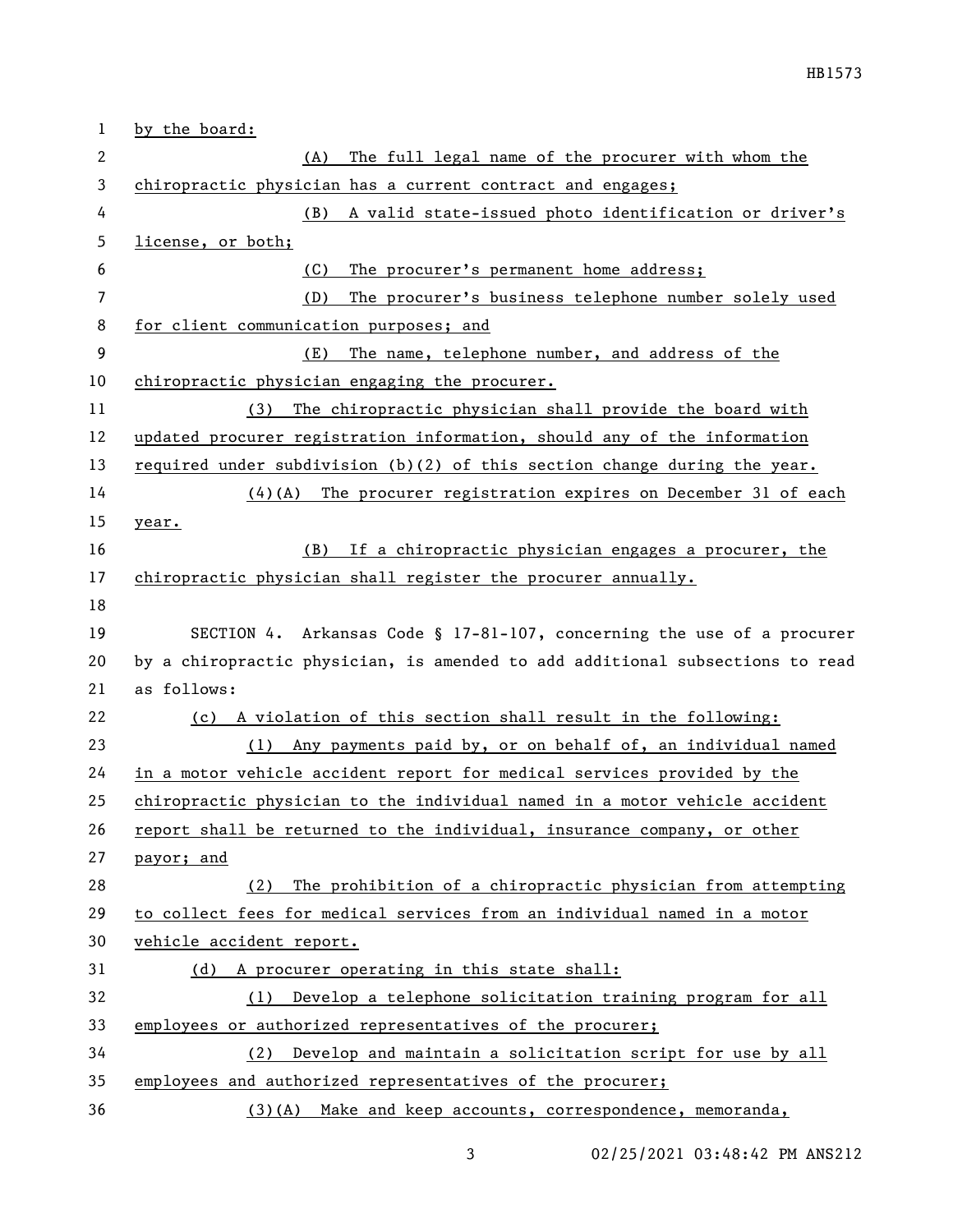| 1  | papers, books, and other records for a period of at least five (5) years.     |
|----|-------------------------------------------------------------------------------|
| 2  | The records described in subdivision $(d)(3)(A)$ of this<br>(B)               |
| 3  | section shall include:                                                        |
| 4  | The names and telephone numbers of individuals<br>(i)                         |
| 5  | solicited;                                                                    |
| 6  | The name of the chiropractic physician with<br>(ii)                           |
| 7  | whom the procurer has contracted as required under subsection (b) of this     |
| 8  | section;                                                                      |
| 9  | (iii) If solicitation with an individual is                                   |
| 10 | initiated due to a motor vehicle accident, then the date and time of the      |
| 11 | motor vehicle accident;                                                       |
| 12 | The amount of compensation paid to a procurer<br>(iv)                         |
| 13 | for the solicitation of each actual or potential patient, customer, or        |
| 14 | client; and                                                                   |
| 15 | Any moneys shared by the procurer with other<br>(v)                           |
| 16 | persons for conducting work as a procurer;                                    |
| 17 | Maintain a log of all training programs required under<br>(4)                 |
| 18 | subdivision $(d)(1)$ of this section that are provided to a procurer and the  |
| 19 | employees or authorized representatives of the procurer that includes:        |
| 20 | The curriculum of any training program;<br>(A)                                |
| 21 | (B)<br>The dates upon which any training program is provided;                 |
| 22 | and                                                                           |
| 23 | The signature of each individual participating in the<br>(C)                  |
| 24 | training program and acknowledgment that he or she has completed the training |
| 25 | program and agrees to perform the work of solicitation according to the       |
| 26 | training program; and                                                         |
| 27 | Maintain all solicitations, advertisements, and advertising<br>(5)            |
| 28 | materials used by the procurer in soliciting clients for the services of a    |
| 29 | chiropractic physician.                                                       |
| 30 | (e) It is unlawful for a procurer to transact business in this state          |
| 31 | if the procurer has not met the contract and registration requirements under  |
| 32 | subsection (b) of this section.                                               |
| 33 | The board may adopt rules to implement this section.<br>(f)                   |
| 34 | $(g)(1)$ A chiropractic physician convicted of a Class D felony under §       |
| 35 | 5-37-505 or § 5-37-506 is subject to mandatory license revocation.            |
| 36 | (2) A procurer convicted of a Class D felony under § 5-37-505 or              |

4 02/25/2021 03:48:42 PM ANS212